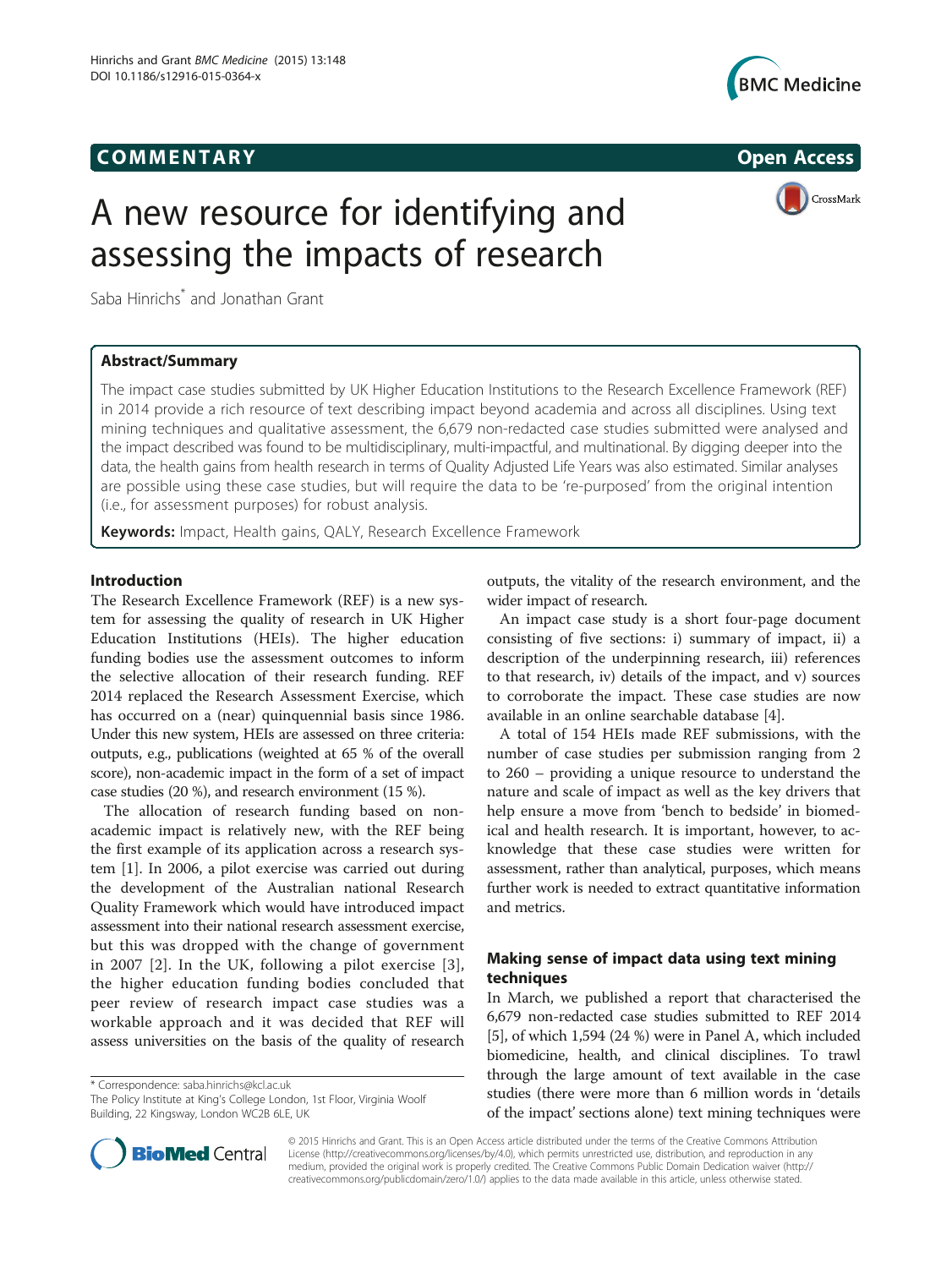used in three ways: i) topic modelling was used to uncover hidden thematic structures or 'topics' that occurred in the documents, ii) keyword searches were used to look for specific instances of impact (e.g., Quality Adjusted Life Years (QALYs)) or specific organisations (e.g., NICE), and iii) information extraction was used to match third party information with the case studies, typically around proper nouns such as countries, cities, and institutions.

The analysis of the case studies led to the identification of 60 impact topics or areas where research influences society, such as medical ethics, climate change, clinical guidance, and women, gender, and minorities. In supplementary 'deep mines, we read more than 1,000 case studies to provide a deeper picture of the data – and looked at specific questions such as 'what is the impact and value of research on clinical practice and health gain?' and 'what has been the impact of research on BRIC countries?'

### UK HEI research is multidisciplinary, multi-impactful, and multinational

One of the most striking observations from the analysis is the diverse range of contributions that UK HEIs have made to society, ranging from improvements in access to care for tuberculosis patients in African countries to the development of a super-repellent surface invented by UK researchers now used in products worldwide such as mobile phones and hearing aids. Parallel to this is the largely multidisciplinary nature of the research that underpins the impacts identified. The analysis has shown that a very large proportion of the case studies draw on underpinning research from diverse disciplines [[6\]](#page-2-0). To illustrate this, 156 fields of research within 36 Units of Assessment were linked to the 60 impact topics resulting in 3,709 unique 'pathways to impact'.

#### Estimating health gains

Beyond the general themes and patterns identified in the data, any further quantitative analysis is challenging to automate from the case studies; in the 'details of the impact' sections of the case studies, approximately 70,000 pieces of numerical information, excluding dates, were identified. The possibility of monetising the health gain from UK HEI research by qualitatively extracting information in the case studies was explored. One approach for calculating the health gain from an intervention is to use QALYs, where one QALY is a measure of the health gain from a treatment equivalent to 1 year of perfect health. A keyword search on the term "QALY" identified 23 case studies (all but one from Panel A). Reading these case studies determined that for 12 of them, the QALY was being used to illustrate the cost-effectiveness of an intervention, but for the remaining 11, researchers evidenced and monetise the actual or potential health gain arising from the underpinning research in the case

studies. These latter case studies were used to crudely estimate a potential net total gain of around £2 billion in the impact period 2008 to 2012, although we stress this is an indicative estimate.

To obtain this figure, the monetary benefit from the data given in the case studies was calculated, but data had to be supplemented and manipulated in various ways. For example, the information presented in the case studies was neither consistent nor standardised, with some case studies presenting the QALY gain for an individual patient, whereas others for a patient population. Some case studies provided an estimate of the net monetary benefit, but different figures for the value of a QALY (ranging from £25,000 to £40,000) were used. In addition, for some of the case studies, additional information had to be sourced from the cited material and, in one case, an external source was referred to that was not cited in the case study (as it was not published until after the case study had been submitted).

#### Looking ahead

There are a number of key lessons arising from this research. Whilst an invaluable resource, there are limitations to using the case studies for analytical purposes. The case studies were written for assessment purposes, which meant there was often a universally positive sentiment in the language used, researchers could carefully select which case studies were included, and there was a small number of identical or near-identical submissions. Furthermore, while some quantitative data is available in the case study narratives, there was no requirement or mechanism for standardised reporting of metrics or impact outputs. As shown in the health gain example, producing return on investment type figures requires further work in matching the data available to external data sources. The key message here is that it is possible to extract valuable information and patterns on impact arising from UK HEI research. In order to optimise this process, however, these case studies would need to be re-purposed from an advocacy tool to an analytical one. By improving how we analyse and report non-academic impact of HEI research, we can begin to understand what works in research funding, research translation, and the broader research system.

#### Competing interests

The authors declare that they have no competing interests.

#### Authors' information

SH is a Senior Research Fellow at the Policy Institute at King's College London. JG is Director of the Policy Institute at King's College London. Both authors worked on the study commissioned by the Higher Education Funding Council for England (HEFCE) analysing the REF2014 impact case studies, resulting in the report cited throughout this article.

Received: 11 May 2015 Accepted: 11 May 2015 Published online: 24 June 2015